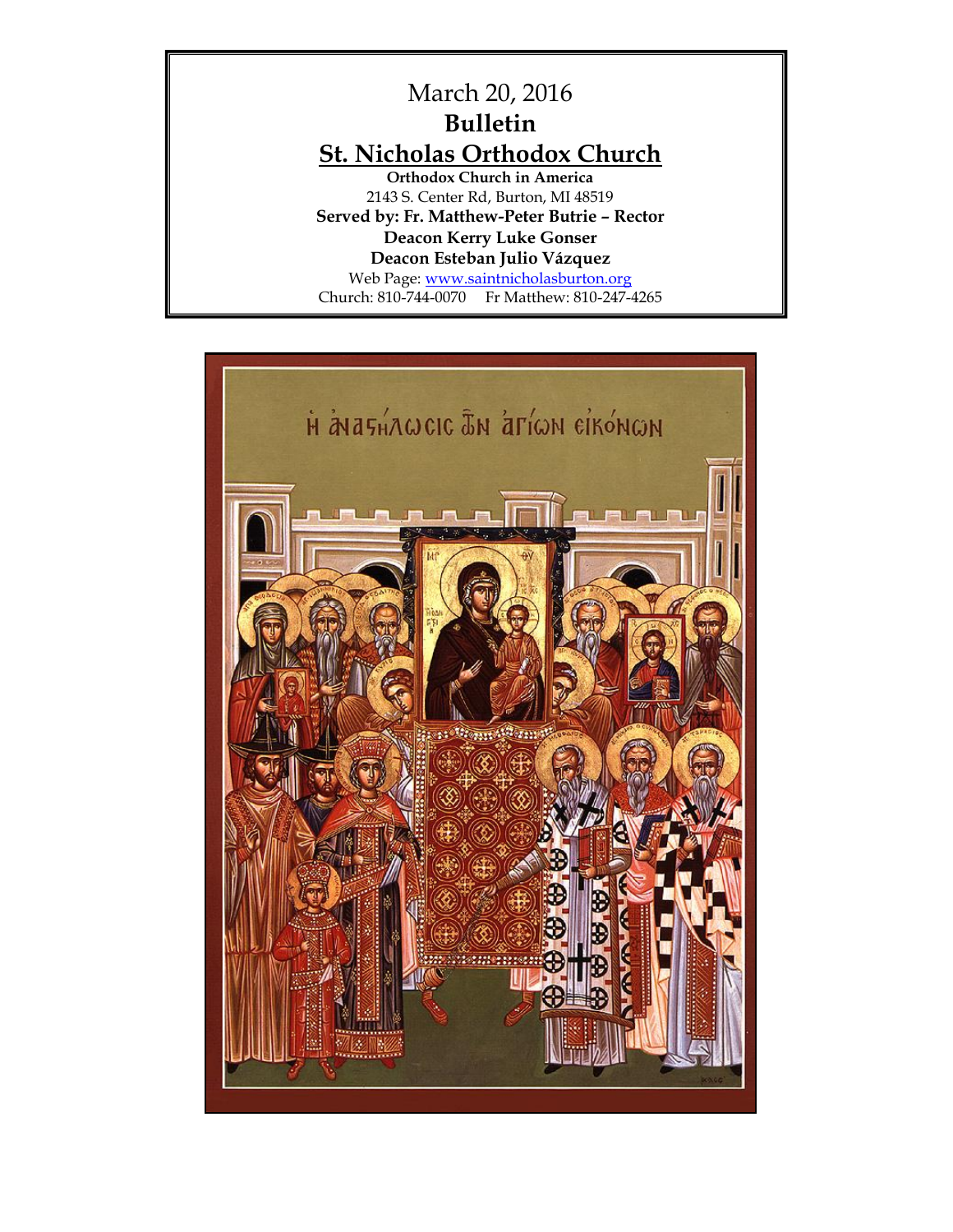**SUNDAY, MARCH 20, 2016 FIRST SUNDAY OF LENT — Tone 1. Sunday of Orthodoxy. The Holy Fathers who were slain at the Monastery of St. Sabbas: Ven. John, Sergius, Patrick, and others (796). Monk Martyr Euphrosynus of Sinozérsk (Novgorod—1612). Martyr Photina (Svetlana, Fatíma), the Samaritan woman, and her sons: Martyrs Victor and Joses, and two others (ca. 66). Virgin Martyrs Alexandra, Claudia, Euphrasia, Matrona, Juliana, Euphemia and Theodosia, of Amisus (310). St. Nicetas the Confessor, Archbishop of Apollonias in Bithynia (ca. 813-820).** 

# **FIRST ANTIPHON**

The Lord reigns; He has clothed Himself with honor; the Lord has clothed and girded Himself with strength. **Through the prayers of the Theotokos, O Savior, save us!**

For He has established the world, which shall not be moved. **Through the prayers of the Theotokos, O Savior, save us!**

Who shall tell of the mighty acts of the Lord, and cause all His praises to be heard? **Through the prayers of the Theotokos, O Savior, save us!**

Let the redeemed of the Lord say so, whom He has redeemed from the hand of the enemy. **Through the prayers of the Theotokos, O Savior, save us!**

Glory to the Father, and to the Son, and to the Holy Spirit, now and ever and unto ages of ages. Amen. **Through the prayers of the Theotokos, O Savior, save us!**

# **SECOND ANTIPHON**

Let them give thanks to the Lord for His mercies, and for His wonderful works for the sons of men. **O Son of God who arose from the dead, save us who sing to Thee: Alleluia!**

Let them exalt Him in the congregation of the people, and praise Him in the seat of the elders. **O Son of God who arose from the dead, save us who sing to Thee: Alleluia!**

The eyes of the Lord are upon them that fear Him, upon them that hope in His mercy. **O Son of God who arose from the dead, save us who sing to Thee: Alleluia!**

To hear the groaning of those in fetters, to loosen the sons of the slain.

**O Son of God who arose from the dead, save us who sing to Thee: Alleluia!**

Glory to the Father and to the Son and to the Holy Spirit, now and ever and unto ages of ages. Amen. Onlybegotten Son and immortal Word of God, Who for our salvation didst will to be incarnate of the holy Theotokos and ever-virgin Mary, Who without change became man and wast crucified, Who art one of the Holy Trinity, glorified with the Father and the Holy Spirit: O Christ our God, trampling down death by death, save us!

# **THIRD ANTIPHON**

# **Let the heavens and the earth praise Him.**

**(Tone 2)** We venerate Thy most pure image, O Good One; and ask forgiveness of our transgressions, O Christ our God. Of Thy good will Thou wast pleased to ascend the Cross in the flesh and deliver Thy creatures from bondage to the Enemy. Therefore with thankfulness we cry aloud to Thee: "Thou hast filled all with joy, O our Savior, // for Thou didst come to save the world."

# **This is the day the Lord has made; let us rejoice and be glad in it.**

**(Tone 2)** We venerate Thy most pure image, O Good One...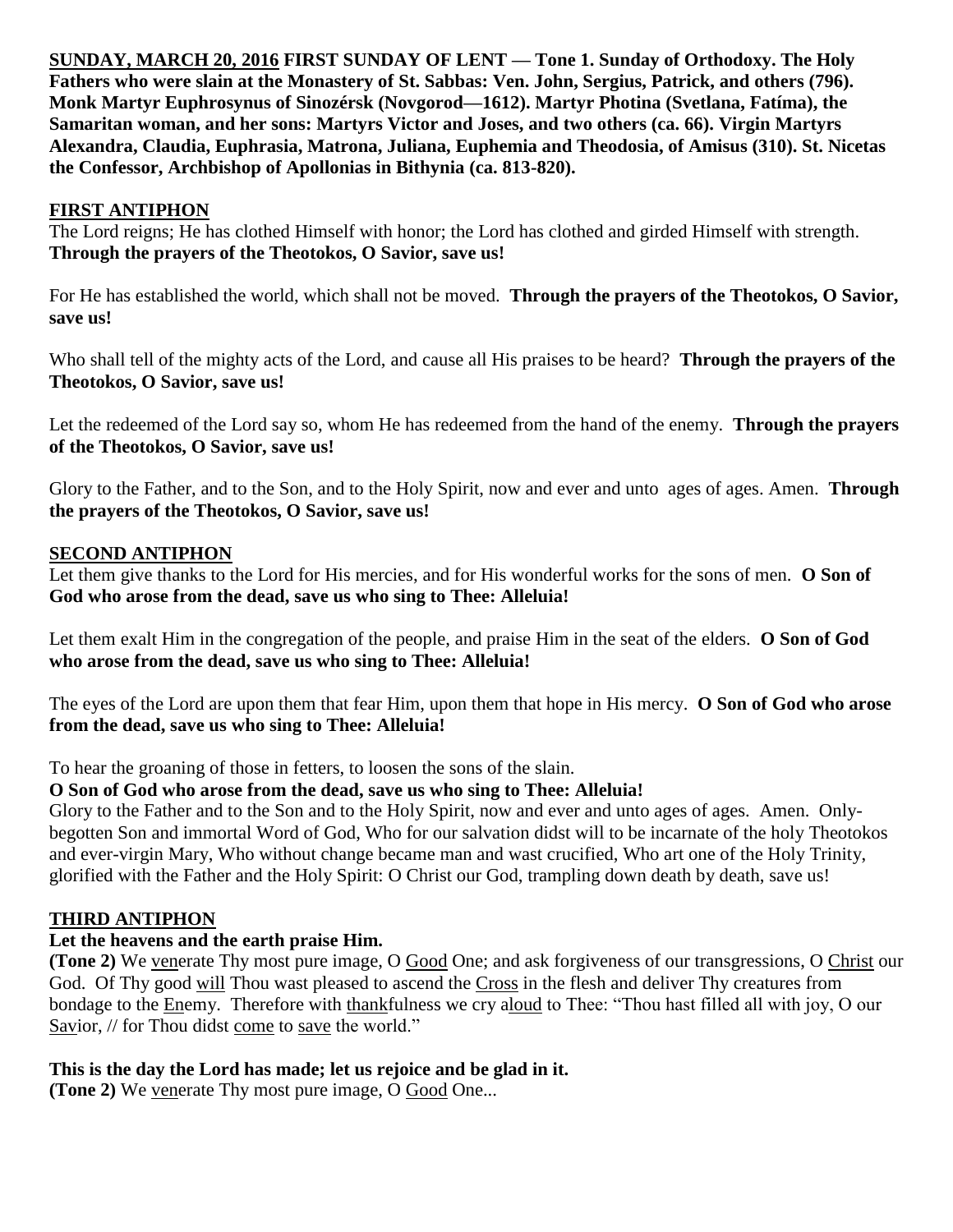# **O Lord my God, I will give thanks to Thee unto the ages.**

**(Tone 2)** We venerate Thy most pure image, O Good One...

# **TROPARIA**

**(Tone 1)** When the stone had been sealed by the Jews, while the soldiers were guarding Thy most pure body, Thou didst rise on the third day, O Savior, granting life to the world. The powers of heaven therefore cried to Thee, O Giver of Life: "Glory to Thy Resurrection, O Christ! Glory to Thy Kingdom! // Glory to Thy dispensation, O Thou Who lovest mankind!"

**(Tone 2)** We venerate Thy most pure image, O Good One; and ask forgiveness of our transgressions, O Christ our God. Of Thy good will Thou wast pleased to ascend the Cross in the flesh and deliver Thy creatures from bondage to the Enemy. Therefore with thankfulness we cry aloud to Thee: "Thou hast filled all with joy, O our Savior, // for Thou didst come to save the world."

**(Tone 4)** In truth you were revealed to your flock as a rule of faith, a model of meekness, and teacher of abstinence, so you won the heights by humility, and riches by poverty, O Holy Father Nicholas, intercede with Christ God to save our souls.

## **KONTAKION**

**(Tone 8)** O victorious leader of triumphant hosts! We, your servants, delivered from evil, sing our grateful thanks to you, O Theotokos! As you possess invincible might set us free from ev'ry calamity so that we may sing: Rejoice, O unwedded Bride!

# *The Prokeimenon in the Fourth Tone:* **Blessed art Thou, O Lord God of our Fathers / and praised and glorified is Thy name forever.**

*v.* **For Thou art just in all that Thou hast done for us.**

#### **THE READING FROM THE EPISTLE OF THE HOLY APOSTLE PAUL TO THE HEBREWS (11:24-**

**26, 32-12:2)** Brethren: By faith Moses, when he was grown up, refused to be called the son of Pharaoh's daughter, choosing rather to share ill-treatment with the people of God than to enjoy the fleeting pleasures of sin. He considered abuse suffered for the Christ greater wealth than the treasures of Egypt, for he looked to the reward. And what more shall I say? For time would fail me to tell of Gideon, Barak, Samson, Jephthah, of David and Samuel and the prophets -- who through faith conquered kingdoms, enforced justice, received promises, stopped the mouths of lions, quenched raging fire, escaped the edge of the sword, won strength out of weakness, became mighty in war, put foreign armies to flight. Women received their dead by resurrection. Some were tortured, refusing to accept release that they might rise again to a better life. Others suffered mocking and scourging, and even chains and imprisonment. They were stoned, they were sawn in two, they were killed with the sword; they went about in skins of sheep and goats, destitute, afflicted, ill-treated -- of whom the world was not worthy -- wandering over deserts and mountains, and in dens and caves of the earth. And all these, though well attested by their faith, did not receive what was promised, since God had foreseen something better for us, that apart from us they should not be made perfect. Therefore, since we are surrounded by so great a cloud of witnesses, let us also lay aside every weight, and sin which clings so closely, and let us run with perseverance the race that is set before us, looking to Jesus the pioneer and perfecter of our faith, who for the joy that was set before him endured the cross, despising the shame, and is seated at the right hand of the throne of God.

## *Alleluia, Tone 4*

*v:* **Moses and Aaron were among His priests; Samuel also was among those who called on His Name.**

*v:* **They cried to the Lord and He answered them.**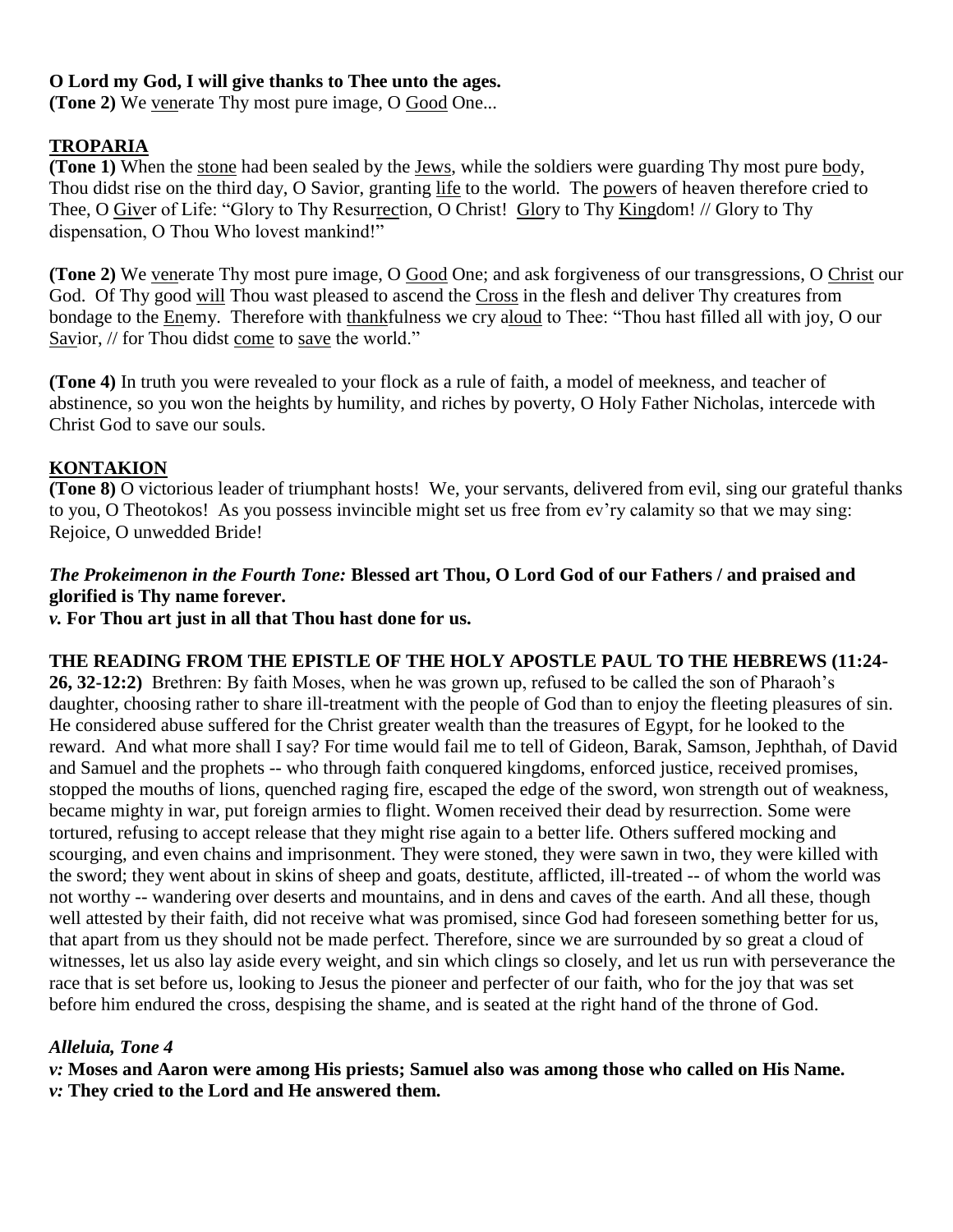**THE HOLY GOSPEL ACCORDING TO SAINT JOHN (1:43-51)** At that time Jesus decided to go to Galilee. And he found Philip and said to him, "Follow me." Now Philip was from Bethsaida, the city of Andrew and Peter. Philip found Nathaniel, and said to him, "We have found him of whom Moses in the law and also the prophets wrote, Jesus of Nazareth, the son of Joseph." Nathaniel said to him, "Can anything good come out of Nazareth?" Philip said to him, "Come and see." Jesus saw Nathaniel coming to him, and said of him, "Behold, an Israelite indeed, in whom is no guile!" Nathaniel said to him, "How do you know me?" Jesus answered him, "Before Philip called you, when you were under the fig tree, I saw you." Nathaniel answered him, "Rabbi, you are the Son of God! You are the King of Israel!" Jesus answered him, "Because I said to you, I saw you under the fig tree, do you believe? You shall see greater things than these." And he said to him, "Truly, truly, I say to you, you will see heaven opened, and the angels of God ascending and descending upon the Son of Man."

**INSTEAD OF "IT IS TRULY MEET ...,":** All of creation rejoices in you, O Full of Grace: the assembly of Angels and the race of men. O sanctified temple and spiritual paradise, the glory of virgins, from whom God was incarnate and became a Child, our God before the ages. He made your body into a throne, and your womb He made more spacious than the heavens. All of creation rejoices in you, O Full of Grace. Glory to you!

**COMMUNION HYMN** Praise the Lord from the heavens, praise Him in the highest! Alleluia! Alleluia! Alleluia!

# **COMMEMORATION OF THE RESTORATION OF THE HOLY ICONS**

*After the Prayer behind the Ambo, the troparion of the Triumph of Orthodoxy is chanted as the procession begins*: *Choir:* We venerate Thy most pure image, O Good One, and ask forgiveness of our transgressions, O Christ our God. Of Thy good will Thou wast pleased to ascend the Cross in the flesh, and deliver Thy creatures from bondage to the enemy. Therefore with thankfulness we cry aloud to Thee: Thou hast filled all with joy, O our Savior, for Thou didst come to save the world.

## *Petitions for the living*:

| Deacon:        | Have mercy on us, O God, according to Thy great mercy, we pray Thee, hearken and have mercy.                                                                                            |
|----------------|-----------------------------------------------------------------------------------------------------------------------------------------------------------------------------------------|
| <i>Choir:</i>  | Lord, have mercy. Lord, have mercy. Lord, have mercy.                                                                                                                                   |
| Deacon:        | Again we pray for our father and Bishop _____, for priests, deacons, and all other clergy, and for all<br>our brethren in Christ.                                                       |
| Choir:         | Lord, have mercy. Lord, have mercy. Lord, have mercy.                                                                                                                                   |
| Deacon:        | Again we pray for all pious and Orthodox Christians.                                                                                                                                    |
| <b>Choir:</b>  | Lord, have mercy. Lord, have mercy. Lord, have mercy.                                                                                                                                   |
| <b>Priest:</b> | For Thou art a merciful God, and the Lover of Mankind, and unto Thee do we send up glory: to the<br>Father, and to the Son, and to the Holy Spirit, now and ever and unto ages of ages. |
| Choir:         | Amen.                                                                                                                                                                                   |
| <b>Choir:</b>  | We venerate Thy most pure image                                                                                                                                                         |
|                | Petitions for those who have reposed in the faith:                                                                                                                                      |
| Deacon:        | Have mercy on us, O God, according to Thy great mercy, we pray                                                                                                                          |
|                | Thee, hearken and have mercy.                                                                                                                                                           |
| Choir:         | Lord, have mercy. Lord, have mercy. Lord, have mercy.                                                                                                                                   |
| Deacon:        | Let us pray for blessed, ever-memorable and pious rulers, Orthodox patriarchs, bishops, and for all                                                                                     |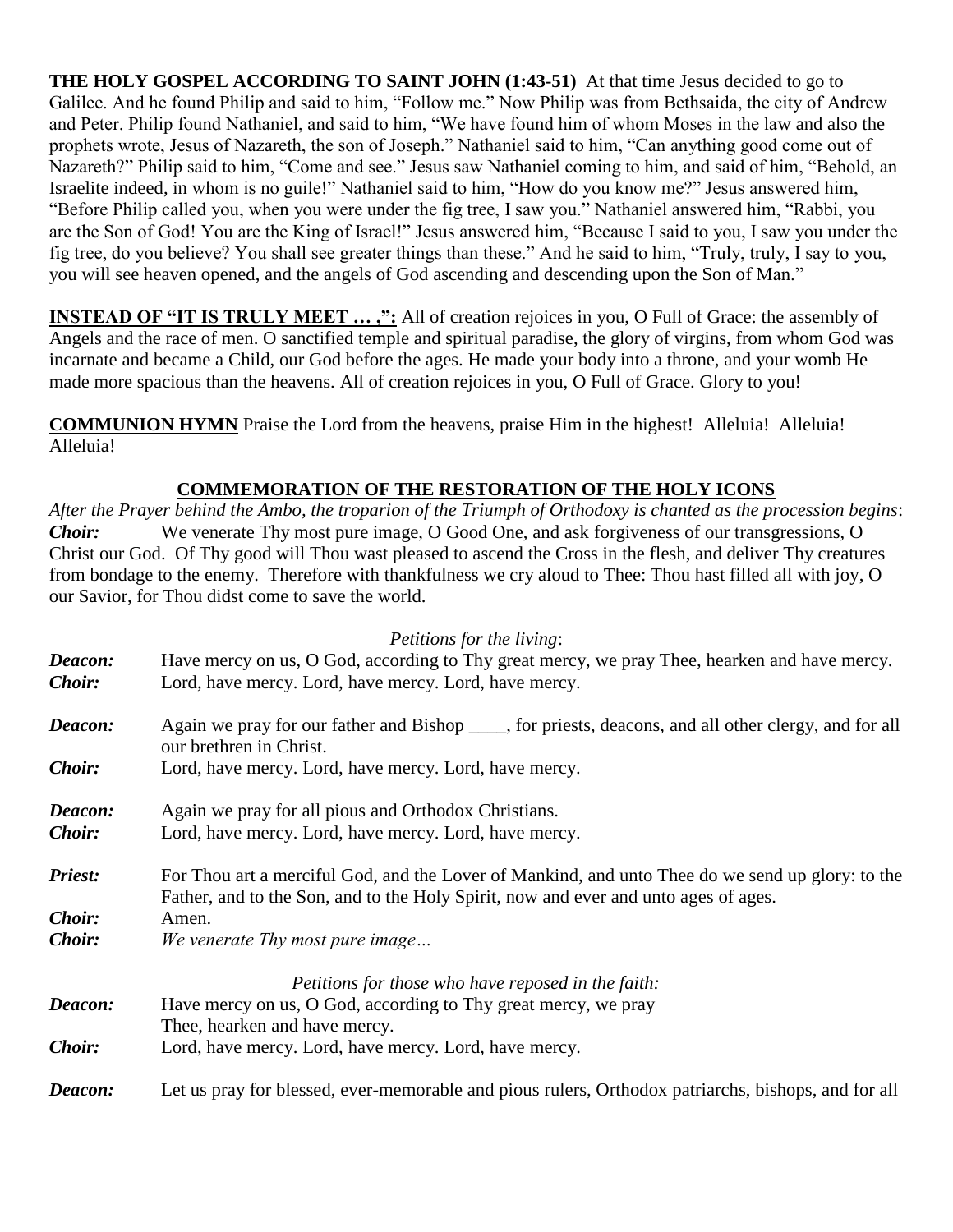| Choir:                   | our fathers, mothers, brothers, and sisters who have fallen asleep in the Lord.<br>Memory eternal! Memory eternal! Memory eternal!                                                                                                                                                                                                                                                                                                 |
|--------------------------|------------------------------------------------------------------------------------------------------------------------------------------------------------------------------------------------------------------------------------------------------------------------------------------------------------------------------------------------------------------------------------------------------------------------------------|
| <b>Priest:</b>           | For Thou art the Resurrection, the Life, and the Repose of Thy departed servants who are fallen<br>asleep, O Christ our God, and unto Thee do we send up glory, together with Thy Father Who is<br>without beginning, and Thy Most-Holy, Good, and Life-giving Spirit, now and ever and unto ages<br>of ages.                                                                                                                      |
| Choir:<br>Choir:         | Amen.<br>We venerate Thy most pure image                                                                                                                                                                                                                                                                                                                                                                                           |
|                          | Petitions for the community:                                                                                                                                                                                                                                                                                                                                                                                                       |
| Deacon:<br><b>Choir:</b> | Have mercy on us, O God, according to Thy great mercy, we pray Thee, hearken and have mercy.<br>Lord, have mercy. Lord, have mercy. Lord, have mercy.                                                                                                                                                                                                                                                                              |
| Deacon:                  | Again we pray for this city, for mercy, life, peace, health, salvation, and visitation for the builders<br>and benefactors of our holy temple, for all those gathered here and for all the inhabitants of this<br>city, and for all pious and Orthodox Christians who dwell and are to be found here and throughout<br>the world.                                                                                                  |
| Choir:                   | Lord, have mercy. Lord, have mercy. Lord, have mercy.                                                                                                                                                                                                                                                                                                                                                                              |
| Deacon:                  | Again we pray for those who bring offerings and do good works in this holy and all-venerable<br>temple; for those who labor and those who sing, and for all the people here present, who await of<br>Thee great and rich mercy.                                                                                                                                                                                                    |
| Choir:                   | Lord, have mercy. Lord, have mercy. Lord, have mercy.                                                                                                                                                                                                                                                                                                                                                                              |
| <b>Priest:</b>           | Thou art a merciful God and the Lover of mankind, and to Thee do we send up glory: to the Father<br>and to the Son, and to the Holy Spirit, now and ever and unto ages of ages.                                                                                                                                                                                                                                                    |
| Choir:<br>Choir:         | Amen.<br>We venerate Thy most pure image                                                                                                                                                                                                                                                                                                                                                                                           |
|                          | Petitions for the world:                                                                                                                                                                                                                                                                                                                                                                                                           |
| Deacon:<br>Choir:        | Have mercy on us, O God, according to Thy great mercy, we pray Thee, hearken and have mercy.<br>Lord, have mercy. Lord, have mercy. Lord, have mercy.                                                                                                                                                                                                                                                                              |
| Deacon:<br>Choir:        | Again we pray for the President of our country, for all civil authorities and the armed forces.<br>Lord, have mercy. Lord, have mercy. Lord, have mercy.                                                                                                                                                                                                                                                                           |
| Deacon:                  | Again we pray for the protection of this holy church and that this town and every city and country<br>be preserved from famine, pestilence, earthquake, flood, fire, the sword, invasion, and civil war;<br>that our good and compassionate God may be gracious and favorable, that He may turn away all<br>the wrath stirred up against us, and deliver us from His righteous anger which hangs over us, and<br>have mercy on us. |
| Choir:                   | Lord, have mercy. Lord, have mercy. Lord, have mercy.                                                                                                                                                                                                                                                                                                                                                                              |
| Deacon:<br>Choir:        | May the Lord God hear the voice of our supplication, sinners that we are, and be merciful with us.<br>Lord, have mercy. Lord, have mercy. Lord, have mercy.                                                                                                                                                                                                                                                                        |
| <b>Priest:</b>           | Hear us, O God our Savior, Hope of all bounds of the earth and of those far away at sea, and<br>graciously be merciful to us in our sinfulness and forgive us; for Thou art a merciful God and                                                                                                                                                                                                                                     |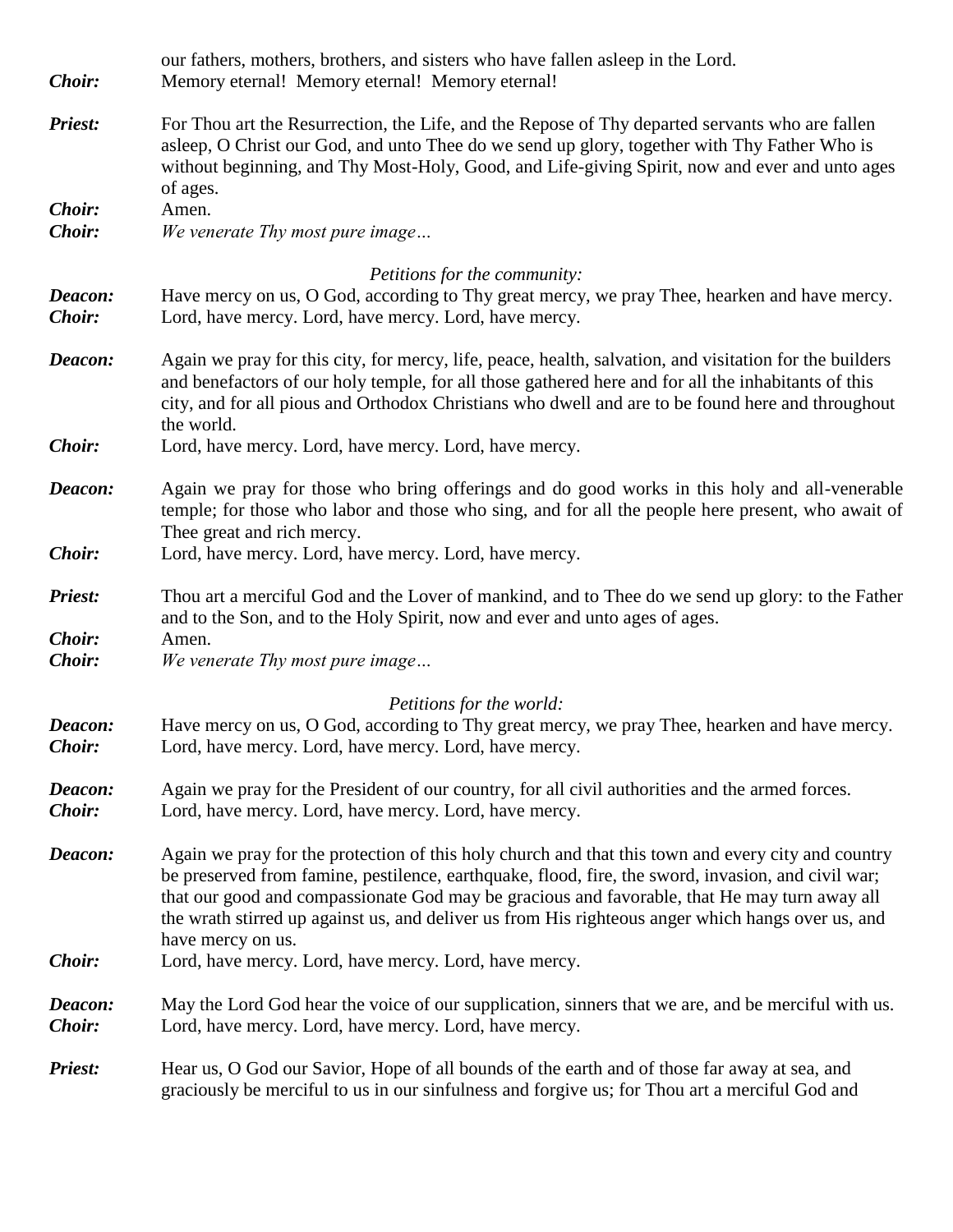lovest mankind, and we give praise to Thee, Father, Son, and Holy Spirit, now and ever and unto ages of ages.

*Choir:* Amen.

**As the prophets beheld, as the Apostles have taught, as the Church has received, as the Teachers have declared, as the world has agreed, as Grace has shown forth; as Truth has been revealed, as falsehood has been dissolved, as Wisdom has become manifest, as Christ awarded – thus we declare, thus we assert, thus we preach Christ our true God, and honor His Saints in words, in writings, in thoughts, in sacrifices, in churches, in Holy Icons; on the one hand worshipping and reverencing Christ as God and Lord; and on the other hand honoring the saints as true servants of the same Lord of all and accordingly offering them veneration.**

**This is the Faith of the Apostles, this is the Faith of the Fathers, this is the Faith of the Orthodox, this is the Faith which has established the universe.**

**These preachers of true piety, we praise as brothers and as those we long to have as our fathers, to the glory and honor of the true Faith for which they struggled, and we say: To the champions of Orthodoxy, pious Emperors, most-holy Patriarchs, Hierarchs, Teachers, Martyrs, and Confessors:** *People:* **Memory eternal! (3)**

*Priest:* The Holy Trinity has glorified them. By their contests and struggles and teachings for the sake of the true Faith to the point of death, we entreat God that we may be guided and strengthened and beg that we may be shown to be imitators of their inspired way of life until the end, by the mercies and grace of the great and first high-priest, Christ our true God; through the intercessions of our All-glorious Lady, the Theotokos and Ever-Virgin Mary, of the divine Angels, and all the Saints. Amen. *People:* Amen.

## **The Great Prokeimenon – Tone 7**

*Priest:* Who is so great a God as our God? Thou art the God Who does wonders! *Choir:* Who is so great a God as our God? Thou art the God Who does wonders!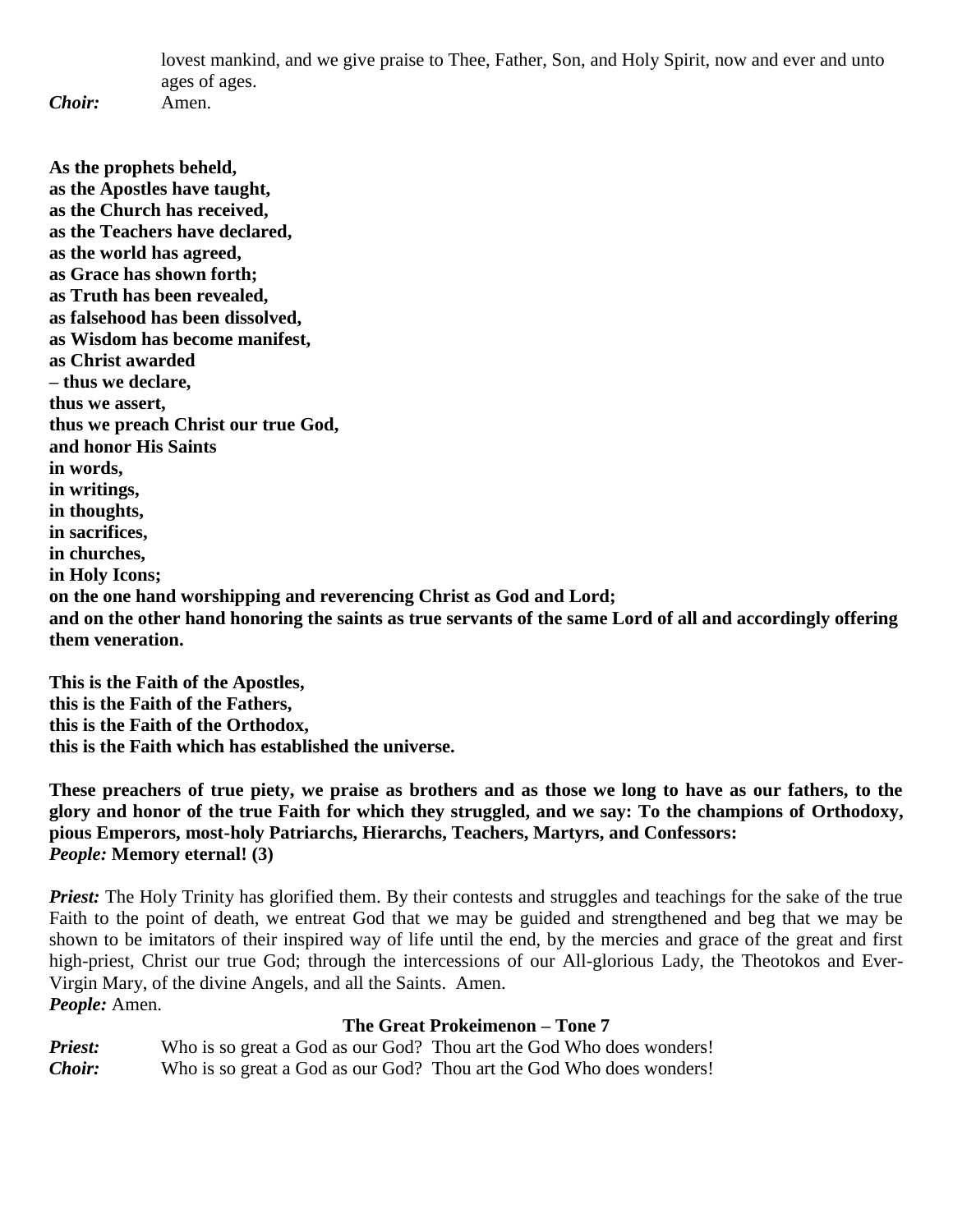| Priest: | Thou hast made known Thy power among the peoples. |  |  |
|---------|---------------------------------------------------|--|--|
|---------|---------------------------------------------------|--|--|

*Choir:* Who is so great a God as our God? Thou art the God Who does wonders!

*Priest:* And I said, now have I begun; this is the charge of the right hand of the Most High.

*Choir:* Who is so great a God as our God? Thou art the God Who does wonders!

*Priest:* I remembered the works of the Lord; for from the beginning will I remember Thy wonders.

*Choir:* Who is so great a God as our God? Thou art the God Who does wonders!

*Priest:* Who is so great a God as our God?

*Choir:* Thou art the God Who does wonders! *And after this, we enter the temple, for the conclusion of the Divine Liturgy.*

#### **THE SUNDAY OF ORTHODOXY Historical Background**

The Seventh Ecumenical Council dealt predominantly with the controversy regarding icons and their place in Orthodox worship. It was convened in Nicaea in 787 by Empress Irene at the request of Tarasios, Patriarch of Constantinople. The Council was attended by 367 bishops.

Excessive religious respect and the ascribed miracles to icons by some members of society, approached the point of worship (due only to God) and idolatry. This instigated excesses at the other extreme by which icons were completely taken out of the liturgical life of the Church by the Iconoclasts. The Iconophiles, on the otherhand, believed that icons served to preserve the doctrinal teachings of the Church; they considered icons to be man's dynamic way of expressing the divine through art and beauty.

The Council decided on a doctrine by which icons should be venerated but not worshipped. In answering the Empress' invitation to the Council, Pope Hadrian replied with a letter in which he also held the position of extending veneration to icons but not worship, the last befitting only God.

The decree of the Council for restoring icons to churches added an important clause which still stands at the foundation of the rationale for using and venerating icons in the Orthodox Church to this very day: "We define that the holy icons, whether in color, mosaic, or some other material, should be exhibited in the holy churches of God, on the sacred vessels and liturgical vestments, on the walls, furnishings, and in houses and along the roads, namely the icons of our Lord God and Savior Jesus Christ, that of our Lady the Theotokos, those of the venerable angels and those of all saintly people. Whenever these representations are contemplated, they will cause those who look at them to commemorate and love their prototype. We define also that they should be kissed and that they are an object of veneration and honor , but not of real worship (latreia), which is reserved for Him Who is the subject of our faith and is proper for the divine nature. The veneration accorded to an icon is in effect transmitted to the prototype; he who venerates the icon, venerated in it the reality for which it stands".

A Regional Synod was called in Constantinople in 843. Under Empress Theodora. The veneration of icons was solemnly proclaimed at the Hagia Sophia Cathedral. The Empress, her son Michael III, Patriarch Methodios, and monks and clergy came in procession and restored the icons in their rightful place. The day was called "Triumph of Orthodoxy." Since that time, this event is commemorated yearly with a special service on the first Sunday of Lent, the "Sunday of Orthodoxy". **From [www.goarch.org](http://www.goarch.org/)**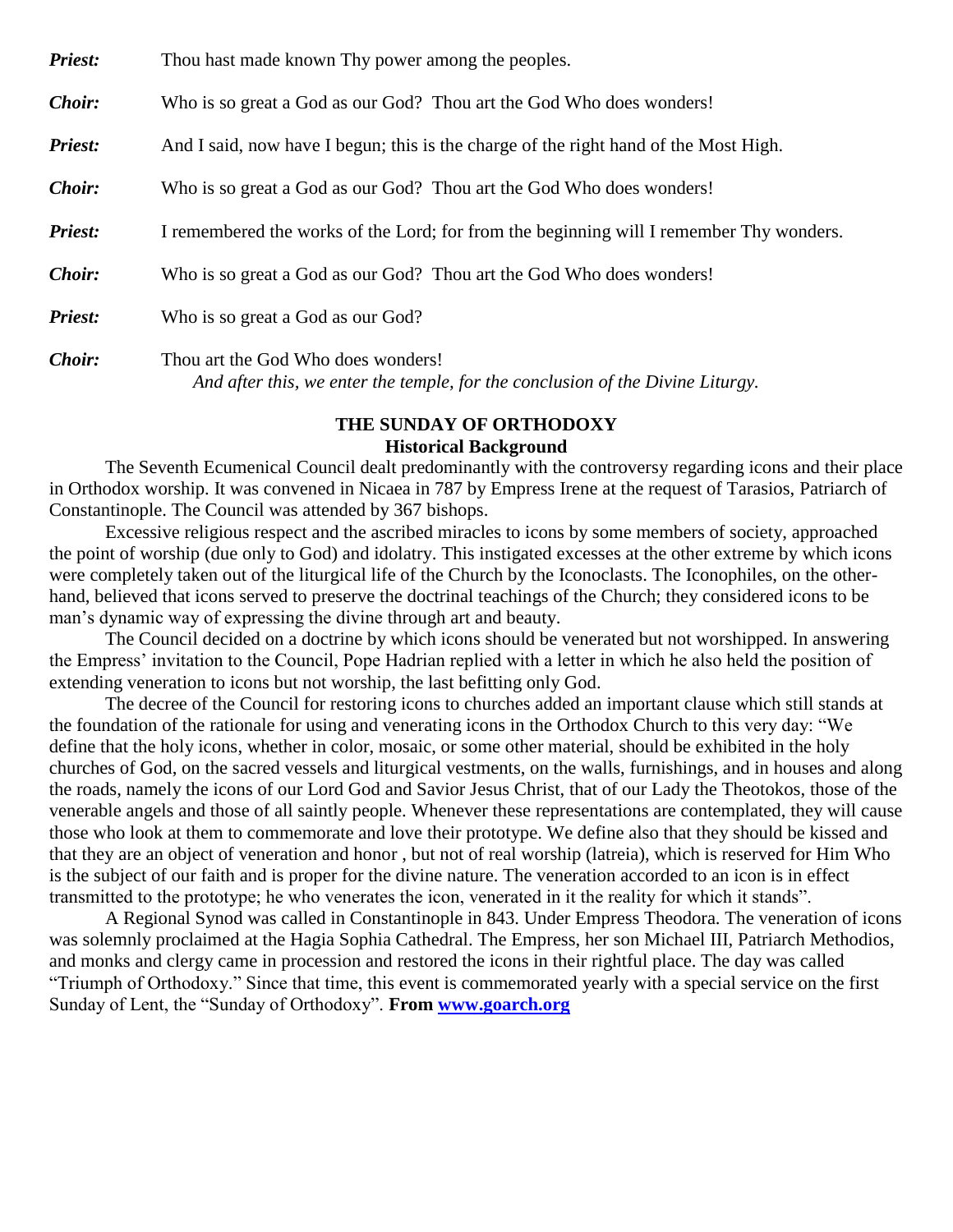#### **WISDOM FROM THE FATHERS FOR LENT**

#### *Saint John Chrysostom*

**"The honor of fasting consists not in abstinence from food, but in withdrawing from sinful practices; since he who limits his fasting only to an abstinence from meats, is one who especially disparages it.**

**Do you fast? Give me proof of it by thy works!**

**If you see a poor man, take pity on him!**

**If you see an enemy, be reconciled to him!**

**If you see a friend gaining honor, envy him not!**

**If you see a handsome woman, pass her by!**

**For let not the mouth only fast, but also the eye, and the ear, and the feet, and the hands, and all the members of our bodies.**

**Let the hands fast, by being pure from rapine and avarice.**

**Let the feet fast, by ceasing from running to the unlawful spectacles.**

**Let the eyes fast, being taught never to fix themselves rudely upon handsome countenances, or to busy themselves with strange beauties. For looking is the food of the eyes, but if this be such as is unlawful or forbidden, it mars the fast; and upsets the whole safety of the soul; but if it be lawful and safe, it adorns fasting. For it would be among things the most absurd to abstain from lawful food because of the fast, but with the eyes to touch even what is forbidden. Do you not eat flesh? Feed not upon lasciviousness by means of the eyes.**

**Let the ear fast also. The fasting of the ear consists in refusing to receive evil words and calumnies. "You shall not receive a false report," it says.**

**Let the mouth also fast from disgraceful speeches and railing. For what does it profit if we abstain from birds and fishes; and yet bite and devour our brethren? The evil speaker eats the flesh of his brother, and bites the body of his neighbor. Because of this Paul utters the fearful saying, 'But if you bite and devour one another take heed that you are not consumed by one another.' (Galatians 5:15)**

**I desire to fix three precepts in your mind, to the end that you may accomplish them these during the fast,—1- to speak ill of no one; 2-to hold no one for an enemy; and 3-to expel from the mouth altogether the evil custom of swearing.**

**For as in a given field, the farmer, digging it all up piecemeal, gradually comes to the end of his task; so we too if we make this rule for ourselves, in any way to reduce to a correct practice these three precepts during the present Lent, and to commit them to the safe custody of good habit, we shall proceed with greater ease to the rest; and by this means arriving at the summit of spiritual wisdom, we shall both reap the fruit of a favorable hope in the present life; and in the life to come we shall stand before Christ with great confidence, and enjoy those unspeakable blessings; which, God grant, we may all be found worthy of, through the grace and loving kindness of Jesus Christ our Lord, with Whom be glory to the Father and the Holy Spirit forever and ever. Amen.**

March 20, 2016

ခရွို့လ ခရွို့လ ခရွို့လ ခရွိသည့် သည့်လ ခရွိသည့် သည်။ သည်သည့် သည်။ သည်သည်။ သည်များ သည်များ

# **CANDLE INTENTIONS FOR THE HEALTH AND BLESSINGS OF**

| Fr. Joe, Fr. Moses, Fr. Lavrenty, Deacon Anthony, Aaron, Anna, Gloria, Laurie, |  |
|--------------------------------------------------------------------------------|--|
| Walt & Zina, Dorothy, Ruth, Jeanette, Reggie, Stojan & Mira, Bosa, Joseph,     |  |
|                                                                                |  |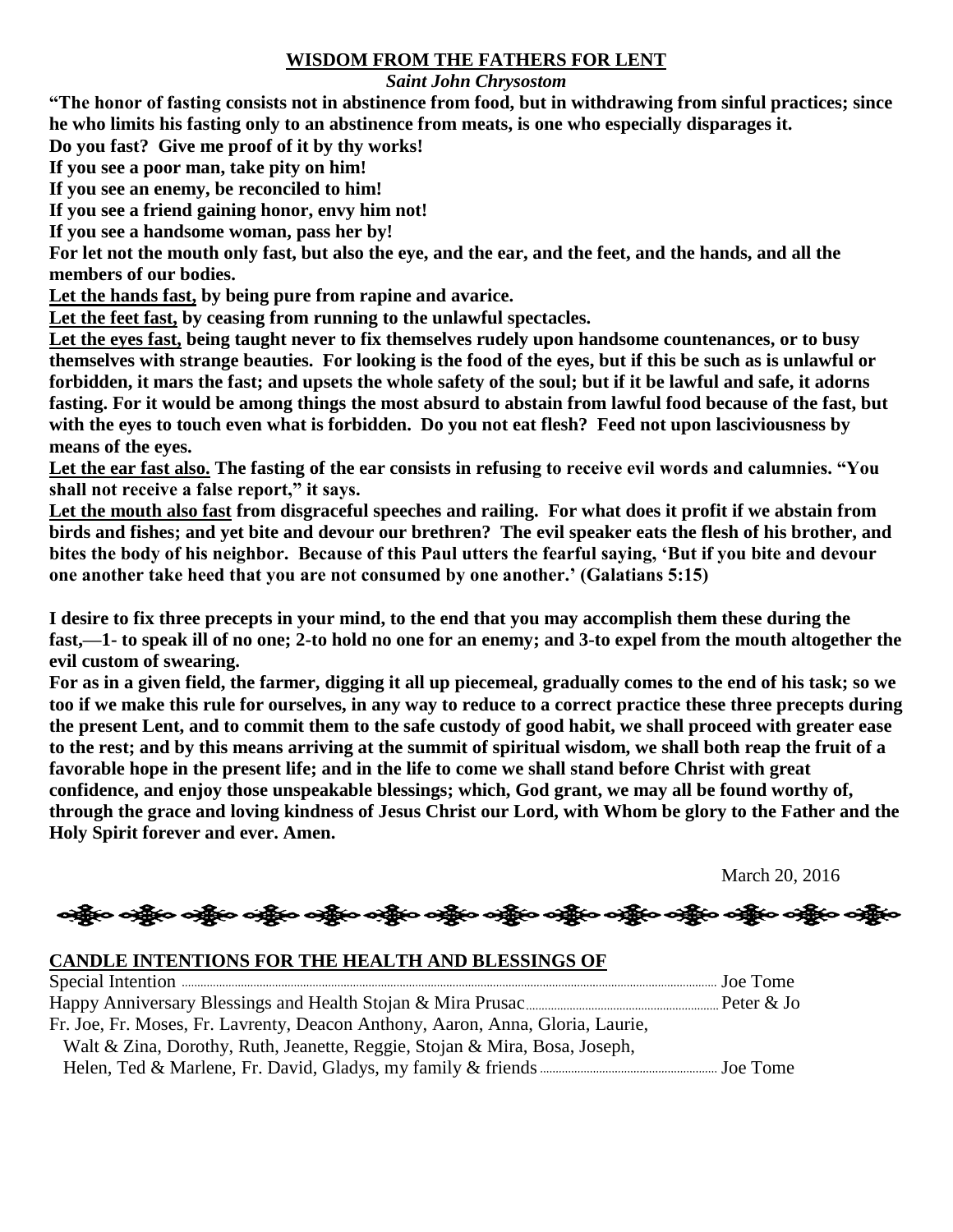#### **CANDLE INTENTIONS FOR ALL THOSE IN BLESSED REPOSE**



Welcome all of our friends and visitors to St. Nicholas! Please join us for fellowship, coffee and pastries in our parish hall.

There will be a 40 day Parastas for the repose of +Anne Smith following the veneration of the cross. Coffee and pastries are being donated in Anne's memory by her family.

#### **CHARITY MINISTRIES**

**HOPE IN A BOX** is collecting Feminine Care Products for March. Place the items in the Blue Box in the hall. Catholic Charities Community Closet will distribute the items.

**FOOD DRIVE** Place non-perishable food items in the other blue box in the hall.

# **NORTH END SOUP KITCHEN We serve on Thursday, April 7 from 9 am to 1 pm.**

**100th ANNIVERSARY BOOKLET AD** forms are available in the parish hall. Also available are sheets that show the exact size of each ad, on the reverse side is the cost per ad size. Ad forms are due back April, 30. If you have any questions please see any member of the anniversary committee; Sharon Jernigan, Dorothy Goodman, Lucy Hogg, Cathy Steiner, Eileen Branoff, Linda Branoff, Paul Brayan or Father Matthew.

**PALM SUNDAY BAKE SALE** featuring Sweet Bread, Triangles; Cheese, Leek or Spinach, Piroshki (meat filled), Pierogi (potato filled) and Lamb shaped butter, will be held on Sunday, April 24. The order forms were included in your March bulletin and need to be returned no later than April, 17. See any member of St. Catherine's League to place your order or if you have any questions.

**PARISHIONER UPDATE** Mary Ann Brayan is now at Claire Bridge at Brookdale of Grand Blanc located at 5130 Baldwin Rd, Holly, MI 48442 room A5. Mary Ann has requested visitors.

*Schedule of services and events for the week of March20:*

| Monday, March 21                      | Compline at St. George                                                                                  |
|---------------------------------------|---------------------------------------------------------------------------------------------------------|
| $6:30 \text{ pm}$                     | Book Club @ St. George                                                                                  |
| Tuesday, March 22                     | Fr. in Toledo                                                                                           |
| Wednesday, March 23                   | Lenten Hours                                                                                            |
| $9:00$ am                             | <b>Adult Education</b>                                                                                  |
| $11:00$ am                            | Combined Presanctified followed by Lenten Potluck @ St. George                                          |
| $6:00 \text{ pm}$                     | *Please bring a Lenten dish to share*                                                                   |
| Friday, March 25<br>$6:00 \text{ pm}$ | <b>ANNUNCIATION</b><br>Combined Vesperal Liturgy @ St. George<br>(please note new location, no potluck) |